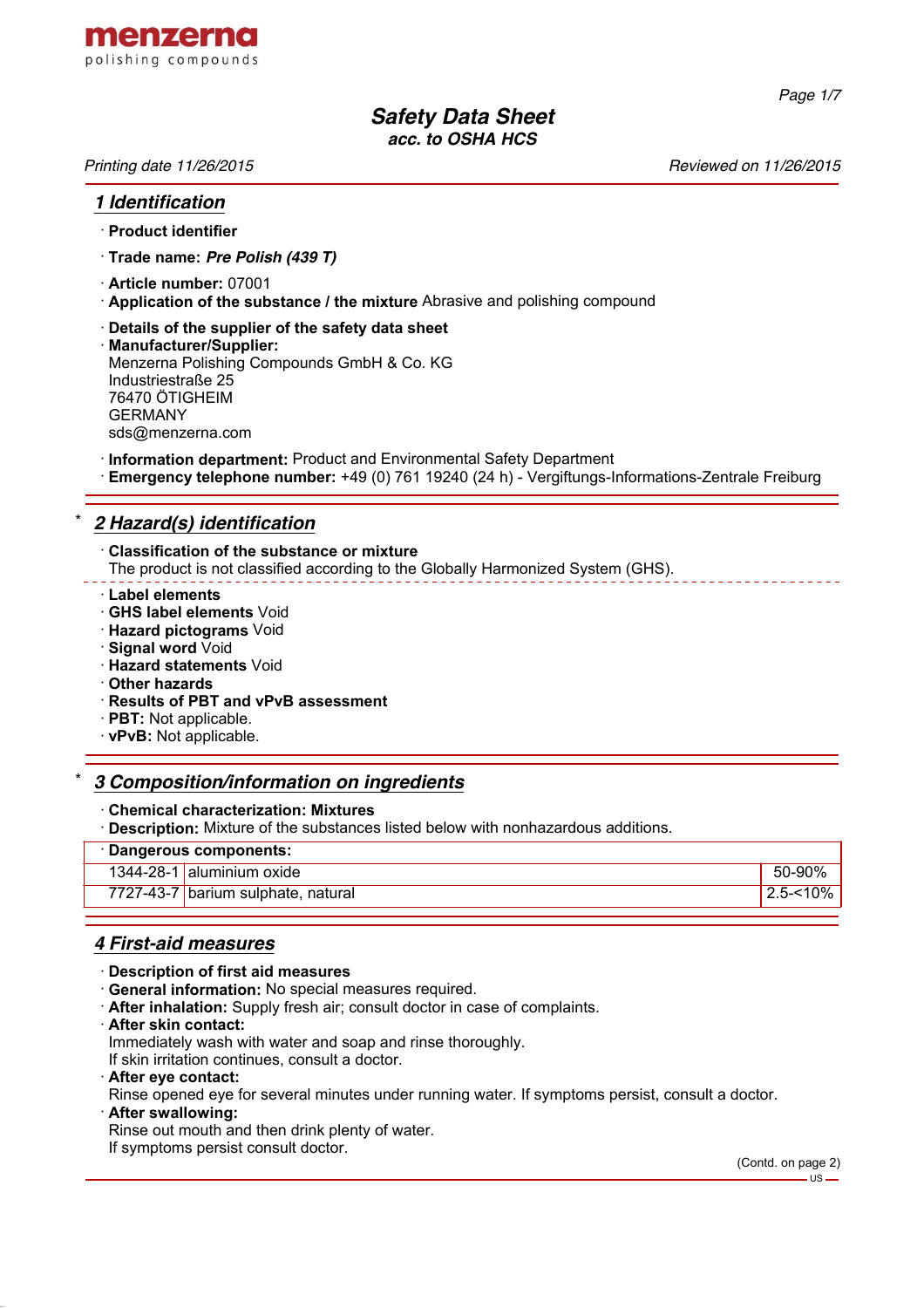

*Page 2/7*

## *Safety Data Sheet acc. to OSHA HCS*

*Printing date 11/26/2015 Reviewed on 11/26/2015*

**Trade name:** *Pre Polish (439 T)*

(Contd. of page 1)

- · **Information for doctor:**
- · **Most important symptoms and effects, both acute and delayed** No further relevant information available.
- 
- · **Indication of any immediate medical attention and special treatment needed** Treat according to symptoms.

## *5 Fire-fighting measures*

- · **Extinguishing media**
- · **Suitable extinguishing agents:** Water spray, foam, dry powder or carbon dioxide.
- · **For safety reasons unsuitable extinguishing agents:** Water with full jet
- · **Special hazards arising from the substance or mixture** Nitrogen oxides (NOx)
- · **Advice for firefighters**
- · **Protective equipment:** Wear self-contained respiratory protective device. Wear fully protective suit.

## *6 Accidental release measures*

- · **Personal precautions, protective equipment and emergency procedures** Keep unnecessary personnel away. Ensure adequate ventilation. Use personal protection recommended in section 8.
- · **Environmental precautions:** No special measures required.
- · **Methods and material for containment and cleaning up:** Pick up mechanically.
- **Reference to other sections** See Section 7 for information on safe handling. See Section 8 for information on personal protection equipment. See Section 13 for disposal information.

## \* *7 Handling and storage*

- · **Handling:**
- · **Precautions for safe handling** No special precautions are necessary if used correctly.
- · **Information about protection against explosions and fires:** No special measures required.
- · **Conditions for safe storage, including any incompatibilities**
- · **Storage:**
- · **Requirements to be met by storerooms and receptacles:**
- Store in a well-ventilated place. Storage temperature: between 15 °C and 25 °C.
- · **Information about storage in one common storage facility:** Not required.
- · **Further information about storage conditions:** None.
- · **Specific end use(s)** No further relevant information available.

## \* *8 Exposure controls/personal protection*

· **Additional information about design of technical systems:** No further data; see item 7.

(Contd. on page 3)

 $-11S -$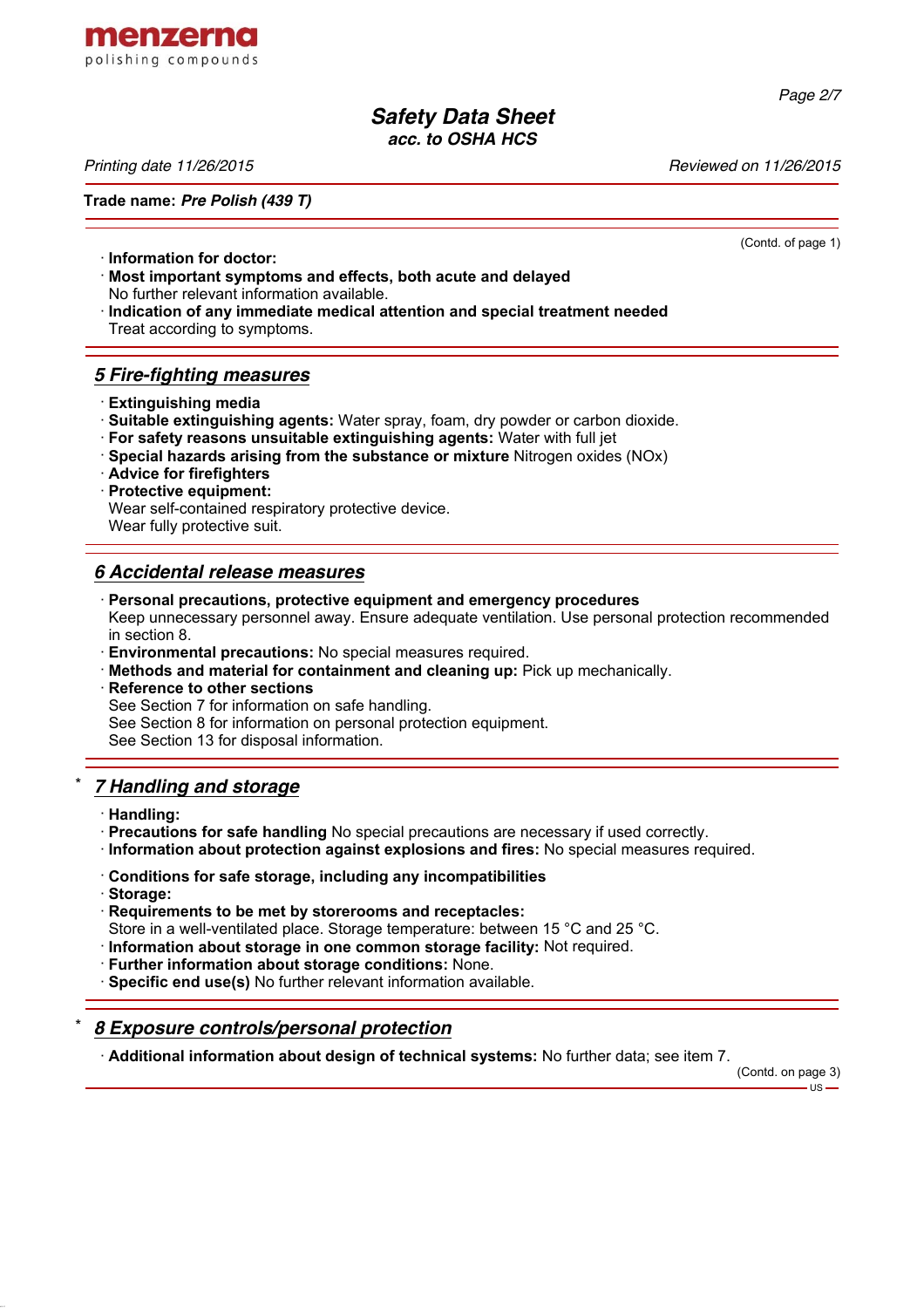

*Page 3/7*

## *Safety Data Sheet acc. to OSHA HCS*

Printing date 11/26/2015 **Printing date 11/26/2015** 

**Trade name:** *Pre Polish (439 T)*

(Contd. of page 2)

|                                                                        | <b>Control parameters</b>                                                                                                                                                                                                                                                                                                                                                                                                                                                                                                                                                                                                                                                                                                                                                                                                                                                                                                                                                                                                                                                                                                                                                                                                                                                                           |  |  |  |  |  |
|------------------------------------------------------------------------|-----------------------------------------------------------------------------------------------------------------------------------------------------------------------------------------------------------------------------------------------------------------------------------------------------------------------------------------------------------------------------------------------------------------------------------------------------------------------------------------------------------------------------------------------------------------------------------------------------------------------------------------------------------------------------------------------------------------------------------------------------------------------------------------------------------------------------------------------------------------------------------------------------------------------------------------------------------------------------------------------------------------------------------------------------------------------------------------------------------------------------------------------------------------------------------------------------------------------------------------------------------------------------------------------------|--|--|--|--|--|
| Components with limit values that require monitoring at the workplace: |                                                                                                                                                                                                                                                                                                                                                                                                                                                                                                                                                                                                                                                                                                                                                                                                                                                                                                                                                                                                                                                                                                                                                                                                                                                                                                     |  |  |  |  |  |
|                                                                        | 1344-28-1 aluminium oxide                                                                                                                                                                                                                                                                                                                                                                                                                                                                                                                                                                                                                                                                                                                                                                                                                                                                                                                                                                                                                                                                                                                                                                                                                                                                           |  |  |  |  |  |
|                                                                        | PEL Long-term value: 15*; 15** mg/m <sup>3</sup><br>*Total dust; ** Respirable fraction                                                                                                                                                                                                                                                                                                                                                                                                                                                                                                                                                                                                                                                                                                                                                                                                                                                                                                                                                                                                                                                                                                                                                                                                             |  |  |  |  |  |
|                                                                        | REL Long-term value: 10* 5** mg/m <sup>3</sup><br>*Total dust **Respirable fraction                                                                                                                                                                                                                                                                                                                                                                                                                                                                                                                                                                                                                                                                                                                                                                                                                                                                                                                                                                                                                                                                                                                                                                                                                 |  |  |  |  |  |
|                                                                        | TLV Long-term value: $1*$ mg/m <sup>3</sup><br>as AI; *as respirable fraction                                                                                                                                                                                                                                                                                                                                                                                                                                                                                                                                                                                                                                                                                                                                                                                                                                                                                                                                                                                                                                                                                                                                                                                                                       |  |  |  |  |  |
|                                                                        | 7727-43-7 barium sulphate, natural                                                                                                                                                                                                                                                                                                                                                                                                                                                                                                                                                                                                                                                                                                                                                                                                                                                                                                                                                                                                                                                                                                                                                                                                                                                                  |  |  |  |  |  |
|                                                                        | PEL Long-term value: 15* 5** mg/m <sup>3</sup><br>*total dust **respirable fraction                                                                                                                                                                                                                                                                                                                                                                                                                                                                                                                                                                                                                                                                                                                                                                                                                                                                                                                                                                                                                                                                                                                                                                                                                 |  |  |  |  |  |
|                                                                        | REL Long-term value: 10* 5** mg/m <sup>3</sup><br>*total dust **respirable fraction                                                                                                                                                                                                                                                                                                                                                                                                                                                                                                                                                                                                                                                                                                                                                                                                                                                                                                                                                                                                                                                                                                                                                                                                                 |  |  |  |  |  |
|                                                                        | TLV Long-term value: (10) NIC-5* mg/m <sup>3</sup><br>*inhalable fraction                                                                                                                                                                                                                                                                                                                                                                                                                                                                                                                                                                                                                                                                                                                                                                                                                                                                                                                                                                                                                                                                                                                                                                                                                           |  |  |  |  |  |
|                                                                        | Additional information: The lists that were valid during the creation were used as basis.                                                                                                                                                                                                                                                                                                                                                                                                                                                                                                                                                                                                                                                                                                                                                                                                                                                                                                                                                                                                                                                                                                                                                                                                           |  |  |  |  |  |
|                                                                        | <b>General protective and hygienic measures:</b><br>The usual precautionary measures for handling chemicals should be followed.<br>Breathing equipment: Not necessary if room is well-ventilated.<br>· Protection of hands:<br>Protective gloves are recommended.<br>The glove material has to be impermeable and resistant to the product/ the substance/ the preparation.<br>Due to missing tests no recommendation to the glove material can be given for the product/ the<br>preparation/ the chemical mixture.<br>Selection of the glove material on consideration of the penetration times, rates of diffusion and the<br>degradation<br><b>Material of gloves</b><br>The selection of the suitable gloves does not only depend on the material, but also on further marks of<br>quality and varies from manufacturer to manufacturer. As the product is a preparation of several<br>substances, the resistance of the glove material can not be calculated in advance and has therefore to be<br>checked prior to the application.<br>· Penetration time of glove material<br>The exact break through time has to be found out by the manufacturer of the protective gloves and has to<br>be observed.<br>Eye protection: Safety glasses<br><b>Body protection: Protective work clothing</b> |  |  |  |  |  |
| 9 Physical and chemical properties                                     |                                                                                                                                                                                                                                                                                                                                                                                                                                                                                                                                                                                                                                                                                                                                                                                                                                                                                                                                                                                                                                                                                                                                                                                                                                                                                                     |  |  |  |  |  |
|                                                                        | Information on basic physical and chemical properties<br><b>General Information</b><br>· Appearance:<br>Form:<br>Solid                                                                                                                                                                                                                                                                                                                                                                                                                                                                                                                                                                                                                                                                                                                                                                                                                                                                                                                                                                                                                                                                                                                                                                              |  |  |  |  |  |

**Color:** Green<br>
Color: Character Character Character Character Character Character Character Character Character Character Character Character Character Character Character Character Character Character Character Character · **Odor:** Characteristic

> (Contd. on page 4)  $-$  US  $-$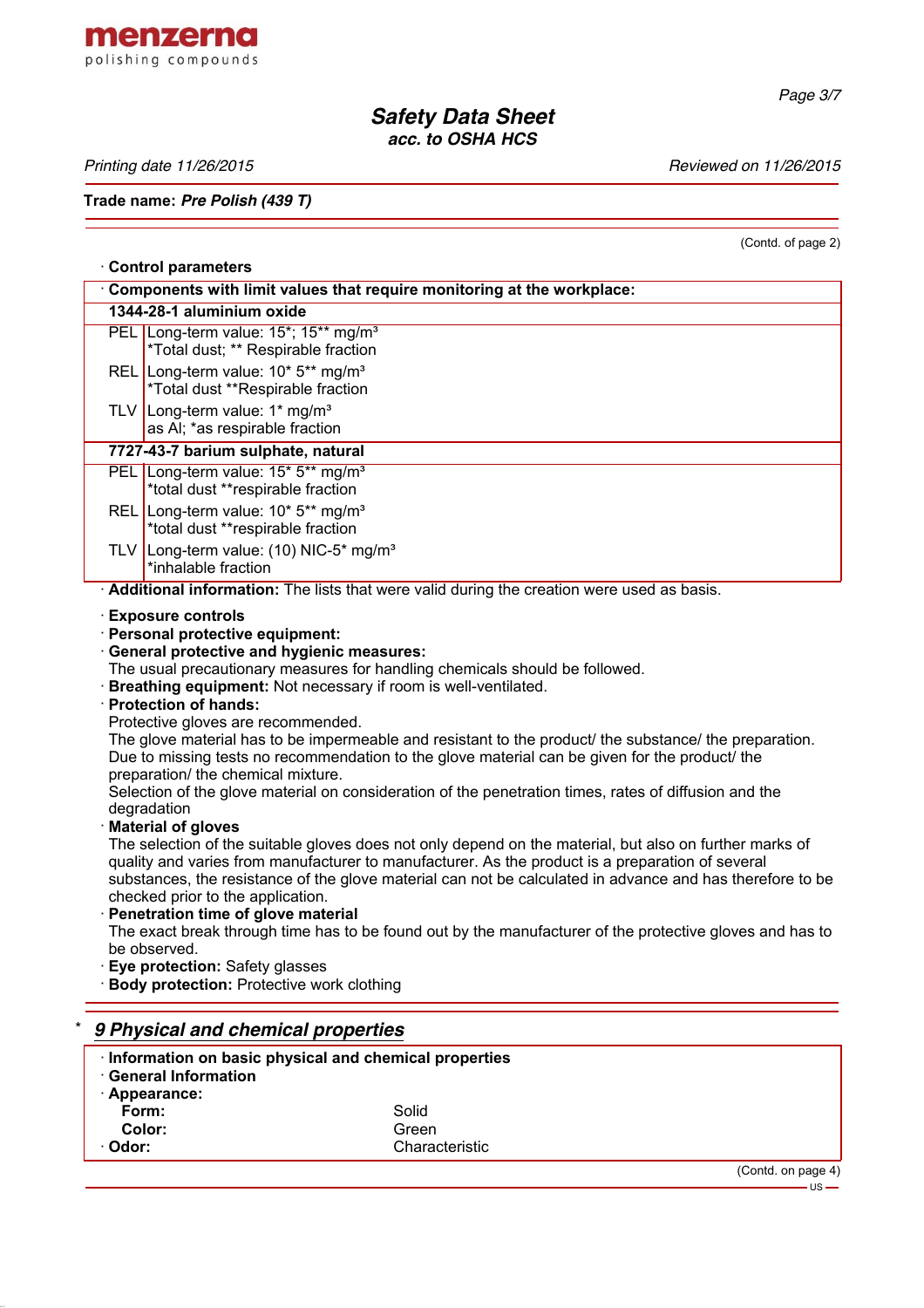

*Page 4/7*

# *Safety Data Sheet acc. to OSHA HCS*

*Printing date 11/26/2015 Reviewed on 11/26/2015*

### **Trade name:** *Pre Polish (439 T)*

|                                                                                                           | (Contd. of page 3)                                                               |  |  |  |
|-----------------------------------------------------------------------------------------------------------|----------------------------------------------------------------------------------|--|--|--|
| <b>Odour threshold:</b>                                                                                   | Not determined.                                                                  |  |  |  |
| · pH-value:                                                                                               | Not applicable.                                                                  |  |  |  |
| $\cdot$ Change in condition<br><b>Melting point/Melting range:</b><br><b>Boiling point/Boiling range:</b> | $> 40 °C$ ( $> 104 °F$ )<br>$> 100 °C$ ( $> 212 °F$ )                            |  |  |  |
| · Flash point:                                                                                            | $> 150 °C$ ( $> 302 °F$ )                                                        |  |  |  |
| · Flammability (solid, gaseous):                                                                          | Not determined.                                                                  |  |  |  |
| · Decomposition temperature:                                                                              | Not determined.                                                                  |  |  |  |
| · Auto igniting:                                                                                          | Product is not selfigniting.                                                     |  |  |  |
| · Danger of explosion:                                                                                    | Product does not present an explosion hazard.                                    |  |  |  |
| · Density:<br>· Relative density<br>· Vapour density<br><b>Evaporation rate</b>                           | Not determined.<br>Not determined.<br>Not applicable.<br>Not applicable.         |  |  |  |
| · Solubility in / Miscibility with<br>Water:                                                              | Insoluble.                                                                       |  |  |  |
| · Partition coefficient (n-octanol/water): Not determined.                                                |                                                                                  |  |  |  |
| · Viscosity:<br>Dynamic:<br>Kinematic:<br>Other information                                               | Not applicable.<br>Not applicable.<br>No further relevant information available. |  |  |  |

## *10 Stability and reactivity*

· **Reactivity** None under normal conditions.

- · **Chemical stability**
- · **Thermal decomposition / conditions to be avoided:**

No decomposition if used according to specifications.

- · **Possibility of hazardous reactions** No dangerous reactions known.
- · **Conditions to avoid** No further relevant information available.
- · **Incompatible materials:** No further relevant information available.
- · **Hazardous decomposition products:** No dangerous decomposition products known.

## \* *11 Toxicological information*

- · **Information on toxicological effects**
- · **Acute toxicity:**
- · **Primary irritant effect:**
- · **on the skin:** No irritant effect.
- · **on the eye:** No irritating effect.
- · **Sensitization:** No sensitizing effects known.
- · **Additional toxicological information:**

· **OSHA-Ca (Occupational Safety & Health Administration)**

#### None of the ingredients is listed.

(Contd. on page 5)

US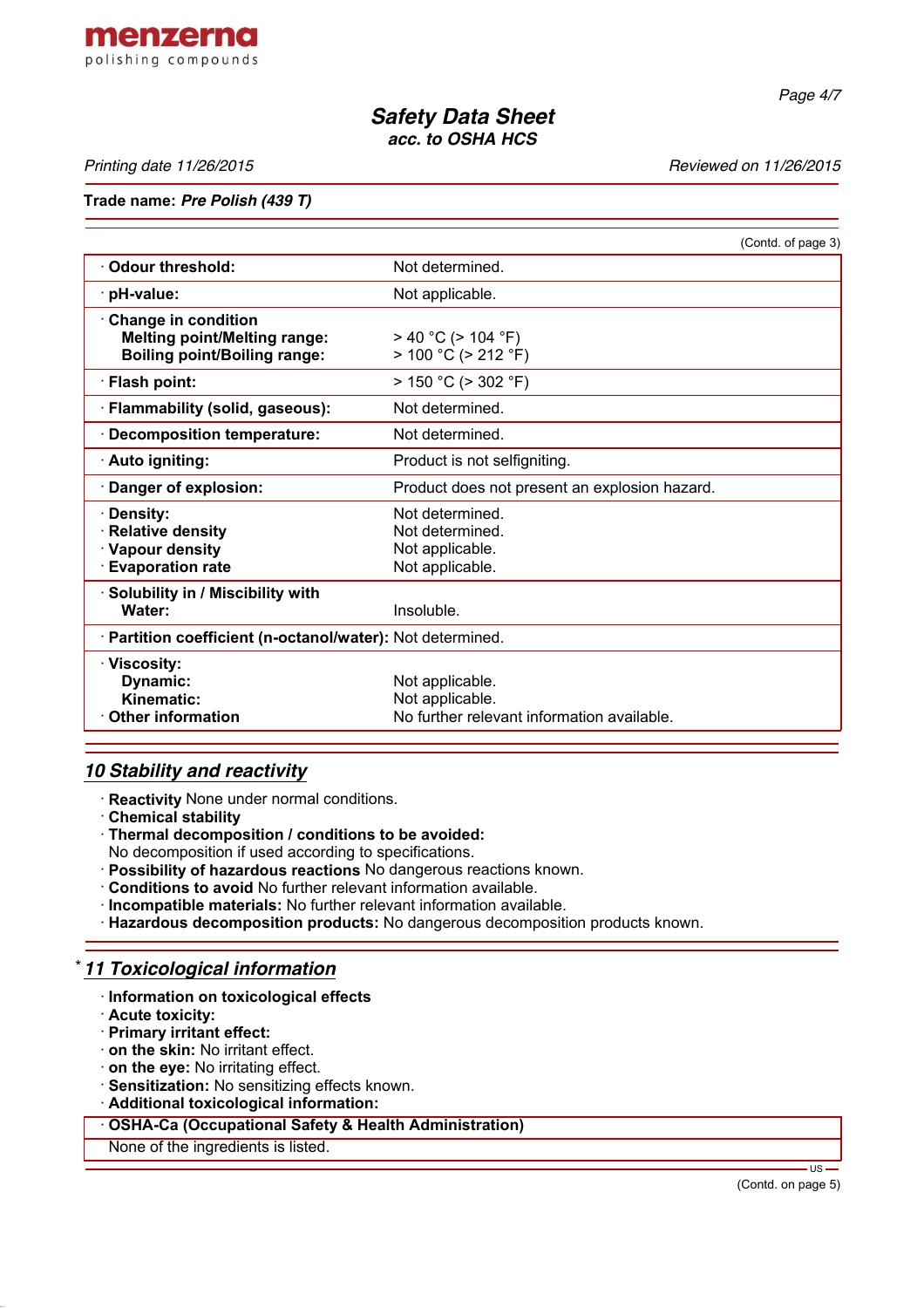

*Page 5/7*

## *Safety Data Sheet acc. to OSHA HCS*

*Printing date 11/26/2015 Reviewed on 11/26/2015*

**Trade name:** *Pre Polish (439 T)*

(Contd. of page 4)

## *12 Ecological information*

- · **Toxicity**
- · **Aquatic toxicity:** No further relevant information available.
- · **Persistence and degradability** No further relevant information available.
- · **Behavior in environmental systems:**
- · **Bioaccumulative potential** No further relevant information available.
- · **Mobility in soil** No further relevant information available.
- · **Additional ecological information:**
- · **General notes:** Generally not hazardous for water
- · **Results of PBT and vPvB assessment**
- · **PBT:** Not applicable.
- · **vPvB:** Not applicable.
- · **Other adverse effects** No further relevant information available.

## \* *13 Disposal considerations*

- · **Waste treatment methods**
- · **Recommendation:** Must be specially treated adhering to official regulations.
- · **Waste disposal key:**
- Waste codes should be determined in consultation with the customer, supplier and disposal.
- · **Uncleaned packagings:**
- · **Recommendation:** Disposal must be made according to official regulations.

# *14 Transport information*

| · UN-Number<br>· DOT, ADR, ADN, IMDG, IATA                                                           | Void            |  |  |
|------------------------------------------------------------------------------------------------------|-----------------|--|--|
| · UN proper shipping name<br>DOT, ADR, ADN, IMDG, IATA                                               | Void            |  |  |
| · Transport hazard class(es)                                                                         |                 |  |  |
| · DOT, ADR, ADN, IMDG, IATA<br>· Class                                                               | Void            |  |  |
| · Packing group<br>· DOT, ADR, IMDG, IATA                                                            | Void            |  |  |
| · Environmental hazards:<br>· Marine pollutant:                                                      | No.             |  |  |
| · Special precautions for user                                                                       | Not applicable. |  |  |
| Transport in bulk according to Annex II of<br><b>MARPOL73/78 and the IBC Code</b><br>Not applicable. |                 |  |  |
| · UN "Model Regulation":                                                                             | Void            |  |  |
|                                                                                                      |                 |  |  |

## \* *15 Regulatory information*

· **Safety, health and environmental regulations/legislation specific for the substance or mixture** Regulation 1907/2006/EC, REACH concerning the Registration, Evaluation, Authorisation and Restriction of Chemicals.

Regulation 453/2010/EU, REACH as amended.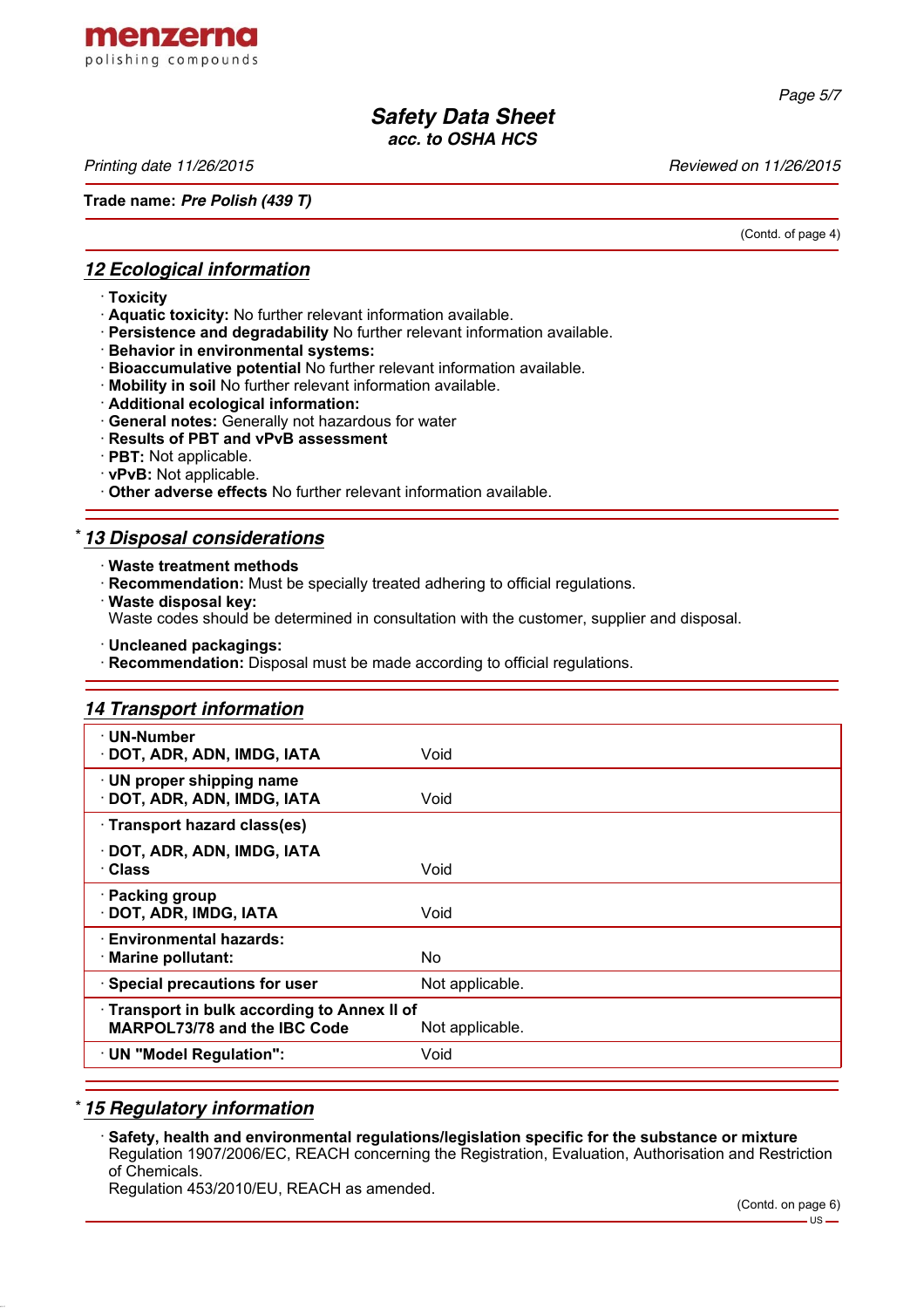

*Page 6/7*

## *Safety Data Sheet acc. to OSHA HCS*

*Printing date 11/26/2015 Reviewed on 11/26/2015*

## **Trade name:** *Pre Polish (439 T)*

(Contd. of page 5) Regulation 1272/2008/EC, on Classification, Labelling and Packaging of substances and mixtures. · **Sara**

| Section 355 (extremely hazardous substances):                      |                       |  |  |
|--------------------------------------------------------------------|-----------------------|--|--|
| None of the ingredients is listed.                                 |                       |  |  |
| Section 313 (Specific toxic chemical listings):                    |                       |  |  |
| None of the ingredients is listed.                                 |                       |  |  |
| · TSCA (Toxic Substances Control Act):                             |                       |  |  |
| All ingredients are listed.                                        |                       |  |  |
| · Proposition 65                                                   |                       |  |  |
| Chemicals known to cause cancer:                                   |                       |  |  |
| None of the ingredients is listed.                                 |                       |  |  |
| Chemicals known to cause reproductive toxicity for females:        |                       |  |  |
| None of the ingredients is listed.                                 |                       |  |  |
| Chemicals known to cause reproductive toxicity for males:          |                       |  |  |
| None of the ingredients is listed.                                 |                       |  |  |
| Chemicals known to cause developmental toxicity:                   |                       |  |  |
| None of the ingredients is listed.                                 |                       |  |  |
| <b>EPA (Environmental Protection Agency)</b>                       |                       |  |  |
| 7727-43-7 barium sulphate, natural                                 | D, CBD(inh), NL(oral) |  |  |
| 1308-38-9 dichromium trioxide                                      | D, CBD                |  |  |
| · TLV (Threshold Limit Value established by ACGIH)                 |                       |  |  |
| 1344-28-1 aluminium oxide                                          | A4                    |  |  |
| 1308-38-9 dichromium trioxide                                      | A4                    |  |  |
| · NIOSH-Ca (National Institute for Occupational Safety and Health) |                       |  |  |
| None of the ingredients is listed.                                 |                       |  |  |
| <b>GHS label elements Void</b>                                     |                       |  |  |

· **Hazard pictograms** Void

· **Signal word** Void

· **Hazard statements** Void

· **Chemical safety assessment:** A Chemical Safety Assessment has not been carried out.

#### *16 Other information*

This information is based on our present knowledge. However, this shall not constitute a guarantee for any specific product features and shall not establish a legally valid contractual relationship.

· **Department issuing SDS:** Product and Environmental Safety Department

· **Date of preparation / last revision** 11/26/2015 / 3

· **Abbreviations and acronyms:** ADR: Accord européen sur le transport des marchandises dangereuses par Route (European Agreement concerning the International Carriage of Dangerous Goods by Road) IMDG: International Maritime Code for Dangerous Goods DOT: US Department of Transportation IATA: International Air Transport Association ACGIH: American Conference of Governmental Industrial Hygienists EINECS: European Inventory of Existing Commercial Chemical Substances ELINCS: European List of Notified Chemical Substances CAS: Chemical Abstracts Service (division of the American Chemical Society) NFPA: National Fire Protection Association (USA) HMIS: Hazardous Materials Identification System (USA) PBT: Persistent, Bioaccumulative and Toxic